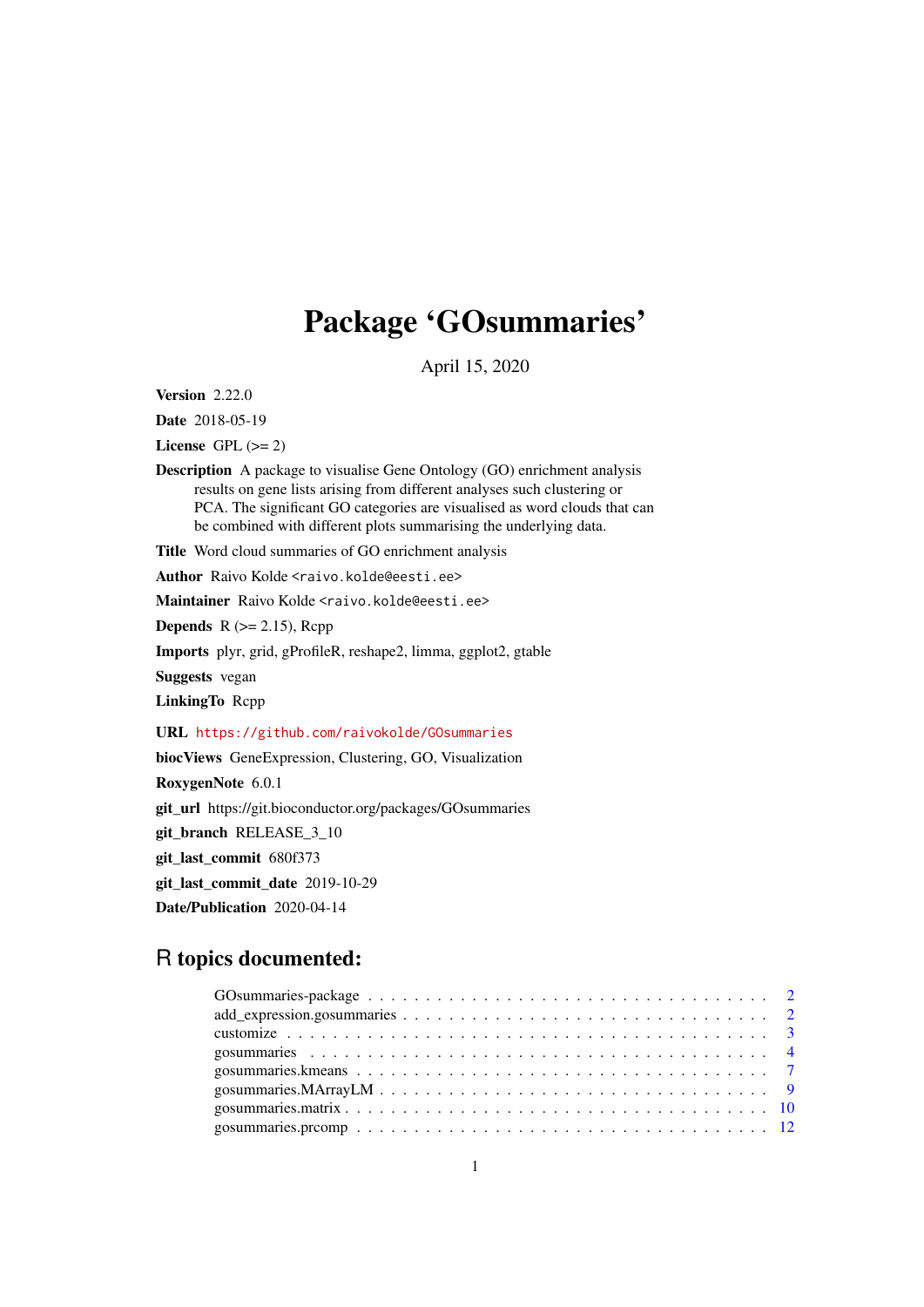<span id="page-1-0"></span>

| $plotWordcloud \dots \dots \dots \dots \dots \dots \dots \dots \dots \dots \dots \dots \dots \dots \dots \dots \dots \dots$ |  |
|-----------------------------------------------------------------------------------------------------------------------------|--|
|                                                                                                                             |  |
|                                                                                                                             |  |

GOsummaries-package *Word cloud summaries of GO enrichment analysis*

#### Description

A package to visualize Gene Ontology (GO) enrichment analysis results on gene lists arising from different analyses such clustering or PCA. The significant GO categories are visualised as word clouds that can be combined with different plots summarizing the underlying data.

### Details

The goal of GOsummaries package is to draw figures that can be used in presentations and articles. To draw them, the user should first construct a [gosummaries](#page-3-1) object and then use its plot function on it. One can start constructing the [gosummaries](#page-3-1) object from gene lists, with filling in all the necessary information step by step. However, there are some convenience functions for different classes of common analysis results. See [gosummaries.kmeans](#page-6-1), [gosummaries.MArrayLM](#page-8-1) and [gosummaries.prcomp](#page-11-1) corresponding to k-means, limma and PCA results.

The [plot.gosummaries](#page-16-1) describes how to customize the plots.

The word cloud drawing function [plotWordcloud](#page-18-1) in this package is implemented largely based on the code from package wordcloud, but with slight tweaks: it uses grid graphics, has some additional layout options, has more intelligent options to scale the text sizes to fit the picture and, finally, should be a bit faster since larger part of the algorithm was implemeted in C++.

<span id="page-1-1"></span>add\_expression.gosummaries

*Add expression data to gosummaries object*

## Description

Function to add expression data and its annotations to a gosummaries object.

```
add_expression.gosummaries(gosummaries, exp, annotation = NULL)
```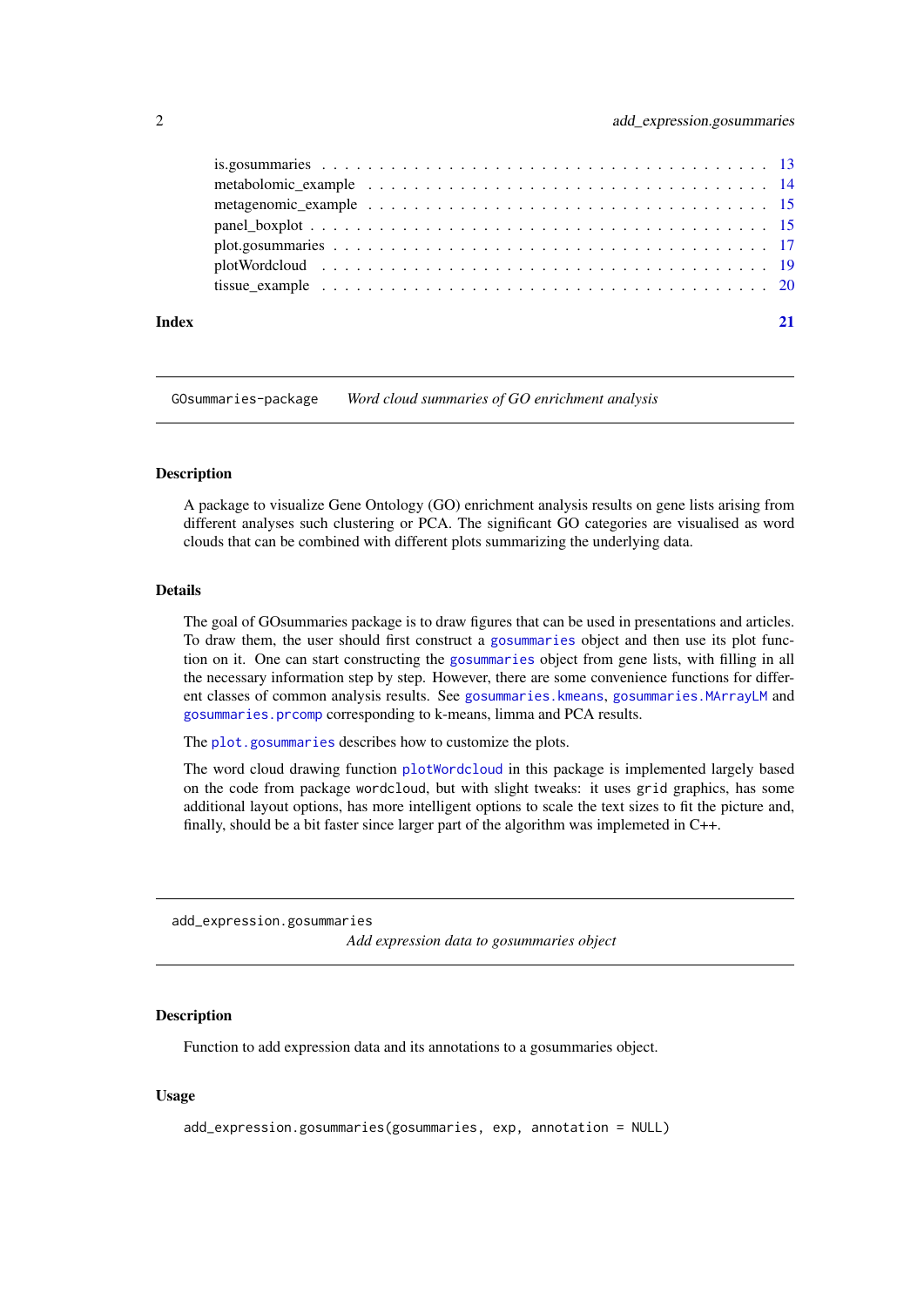#### <span id="page-2-0"></span>customize 3

#### Arguments

| gosummaries | a gosummaries object                                                                         |
|-------------|----------------------------------------------------------------------------------------------|
| exp         | an expression matrix, with row names corresponding to the names in the Gene lists<br>slot    |
| annotation  | a data, frame describing the samples, its row names should match with column<br>names of exp |

#### Details

The data is added to the object in a "long" format so it would be directly usable by the ggplot2 based panel drawing functions [panel\\_boxplot](#page-14-1) etc. For each component it produces a data frame with columns:

- x : sample IDs for the x axis, their factor order is the same as on the columns of input matrix
- y : expression values from the matrix
- . . . : sample annotation columns from the annotation table that can be displayed on figure as colors.

#### Author(s)

Raivo Kolde <raivo.kolde@eesti.ee>

#### Examples

```
## Not run:
data(gs_limma)
data(tissue_example)
# Add just expression without annotations
gs_limma_exp1 = add_expression.gosummaries(gs_limma, exp =
tissue_example$exp)
print(gs_limma_exp1)
# Add expression with annotations
gs_limma_exp2 = add_expression.gosummaries(gs_limma, exp =
tissue_example$exp, annotation = tissue_example$annot)
print(gs_limma_exp1)
## End(Not run)
```
<span id="page-2-1"></span>customize *Customization function for panel*

## Description

This function is supposed to make small changes in the panel function appearance like changing color scheme for example. It has to match with the output of the corresponding panel function. Check examples in plot.gosummaries to see how to write one yourself.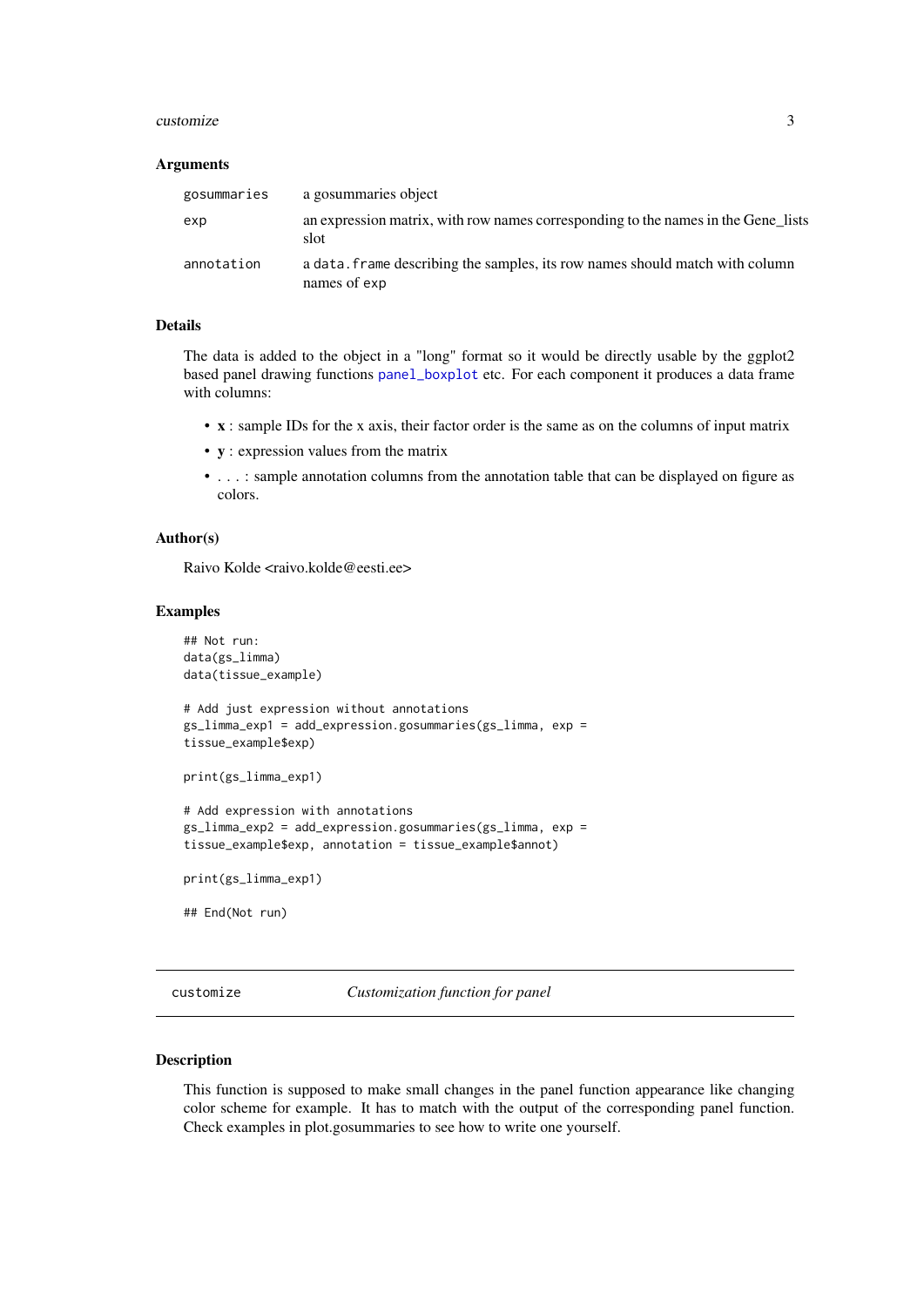#### Usage

customize(p, par)

#### Arguments

| p   | a ggplot2 plot object                   |
|-----|-----------------------------------------|
| par | parameters object like in panel_boxplot |

## Value

a ggplot2 plot object with added customizations

#### Author(s)

Raivo Kolde <raivo.kolde@eesti.ee>

#### Examples

```
## Not run:
data(gs_limma_exp)
cust = function(p, par){
   p = p + scale_fill_brewer(par$classes, type = "qual", platete = 1)return(p)
}
plot(gs_limma_exp, classes = "Tissue", panel_plot = panel_boxplot,
        panel_customize = cust, fontsize = 8)
## End(Not run)
```
<span id="page-3-1"></span>gosummaries *Constructor for gosummaries object*

## <span id="page-3-2"></span>Description

Constructor for gosummaries object that contains all the necessary information to draw the figure, like gene lists and their annotations, expression data and all the relevant texts.

```
gosummaries(x = NULL, ...)
## Default S3 method:
gosummaries(x = NULL, wc_data = NULL,
 organism = "hsapiens", go_branches = c("BP", "keg", "rea"),
 max_p_value = 0.01, min_set_size = 50, max_set_size = 1000,
 max_signif = 40, ordered_query = TRUE, hier_filtering = "moderate",
 score_type = "p-value", wc_algorithm = "middle",
 wordcloud_legend_title = NULL, ...)
```
<span id="page-3-0"></span>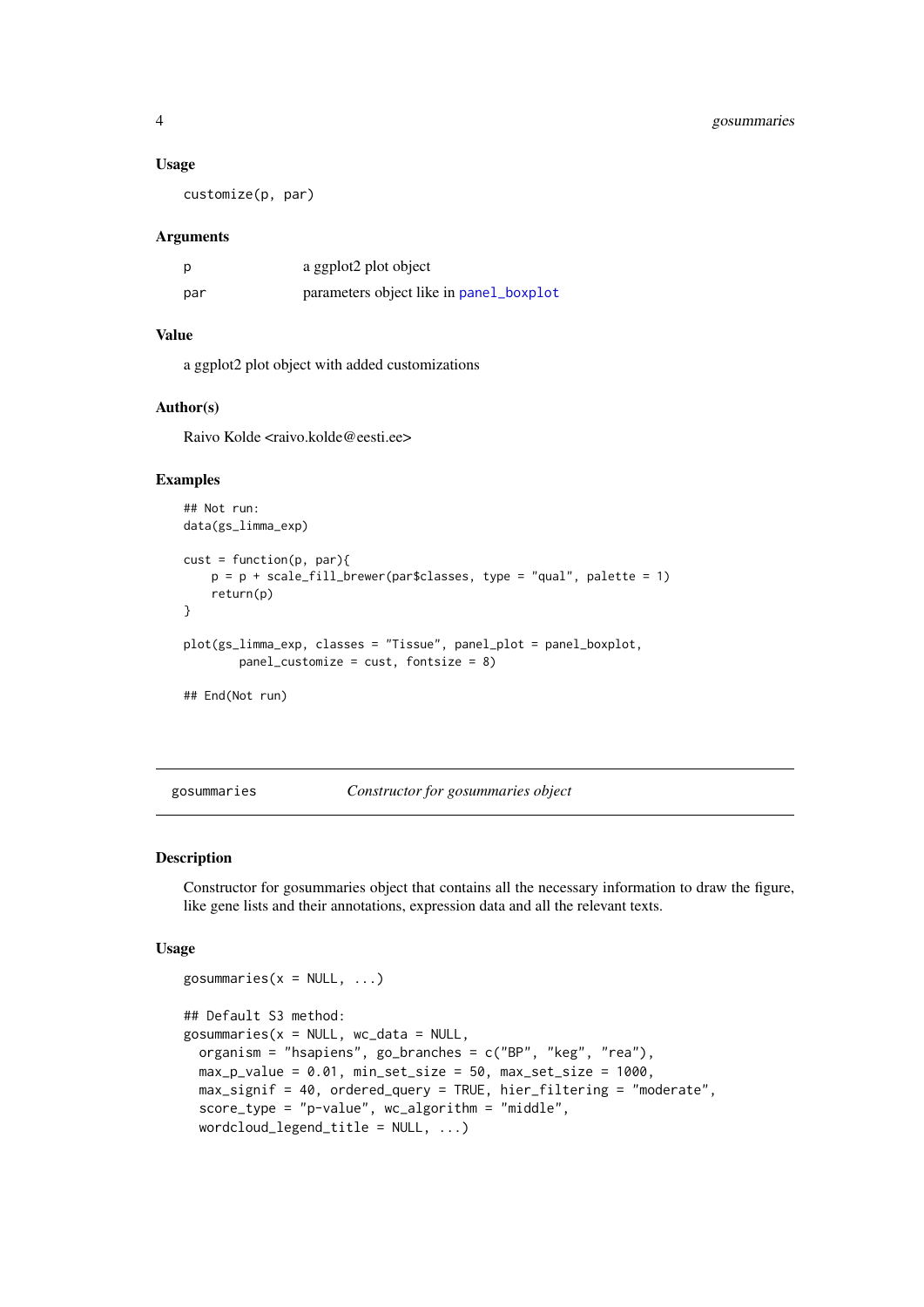#### <span id="page-4-0"></span>gosummaries 5

#### Arguments

| $\boldsymbol{\mathsf{x}}$ | list of arrays of gene names (or list of lists of arrays of gene names)                                                                                    |
|---------------------------|------------------------------------------------------------------------------------------------------------------------------------------------------------|
| $\cdots$                  | additional parameters for gprofiler function                                                                                                               |
| wc_data                   | precalculated GO enrichment results (see Details)                                                                                                          |
| organism                  | the organism that the gene lists correspond to. The format should be as follows:<br>"hsapiens", "mmusculus", "scerevisiae", etc.                           |
| go_branches               | GO tree branches and pathway databases as denoted in g:Profiler (Possible val-<br>ues: BP, CC, MF, keg, rea)                                               |
| max_p_value               | threshold for p-values that have been corrected for multiple testing                                                                                       |
| min_set_size              | minimal size of functional category to be considered                                                                                                       |
| max_set_size              | maximal size of functional category to be considered                                                                                                       |
| max_signif                | maximal number of categories returned per query                                                                                                            |
| ordered_query             | logical showing if the lists are ordered or not (it determines if the ordered query<br>algorithm is used in g:Profiler)                                    |
| hier_filtering            | a type of hierarchical filtering used when reducing the number of g:Profiler re-<br>sults (see gprofiler for further information)                          |
| score_type                | indicates the type of scores in wc_data. Possible values: "p-value" and "count"                                                                            |
| wc_algorithm              | the type of wordcloud algorithm used. Possible values are "top" that puts first<br>word to the top corner and "middle" that puts first word to the middle. |
| wordcloud_legend_title    |                                                                                                                                                            |

title of the word cloud legend, should reflect the nature of the score

#### Details

The object is a list of "components", with each component defined by a gene list or a pair of gene lists. Each "component" has the slots as follows:

- Title: title string of the component. (Default: the names of the gene lists)
- Gene\_lists: list of one or two gene lists
- WCD: g:Profiler results based on the Gene lists slot or user entered table.
- Data: the related data (expression values, PCA rotation, ...) that is used to draw the "panel" i.e. theplot above the wordclouds. In principle there is no limitation what kind of data is there as far as the function that is provided to draw that in [plot.gosummaries](#page-16-1) can use it.
- Percentage: a text that is drawn on the right top corner of every component. In case of PCA this is the percentage of variation the component explains, by default it just depicts the number of genes in the Gene\_lists slot.

Some visual parameters are stored in the attributes of gosummaries object: score\_type tells how to handle the scores associated to wordclouds, wc\_algorithm specifies the wordcloud layout algorithm and wordcloud\_legend\_title specifies the title of the wordcloud. One can change them using the attr function.

The word clouds are specified as data.frames with two columns: "Term" and "Score". If one wants to use custom data for wordclouds, instead of the default GO enrichment results, then this is possible to specify parameter wc\_data. The input structure is similar to the gene list input, only instead of gene lists one has the two column data.frames.

The GO enrichment analysis is performed using g:Profiler web toolkit and its associated R package gProfileR. This means the computer has to have internet access to annotate the gene lists. Since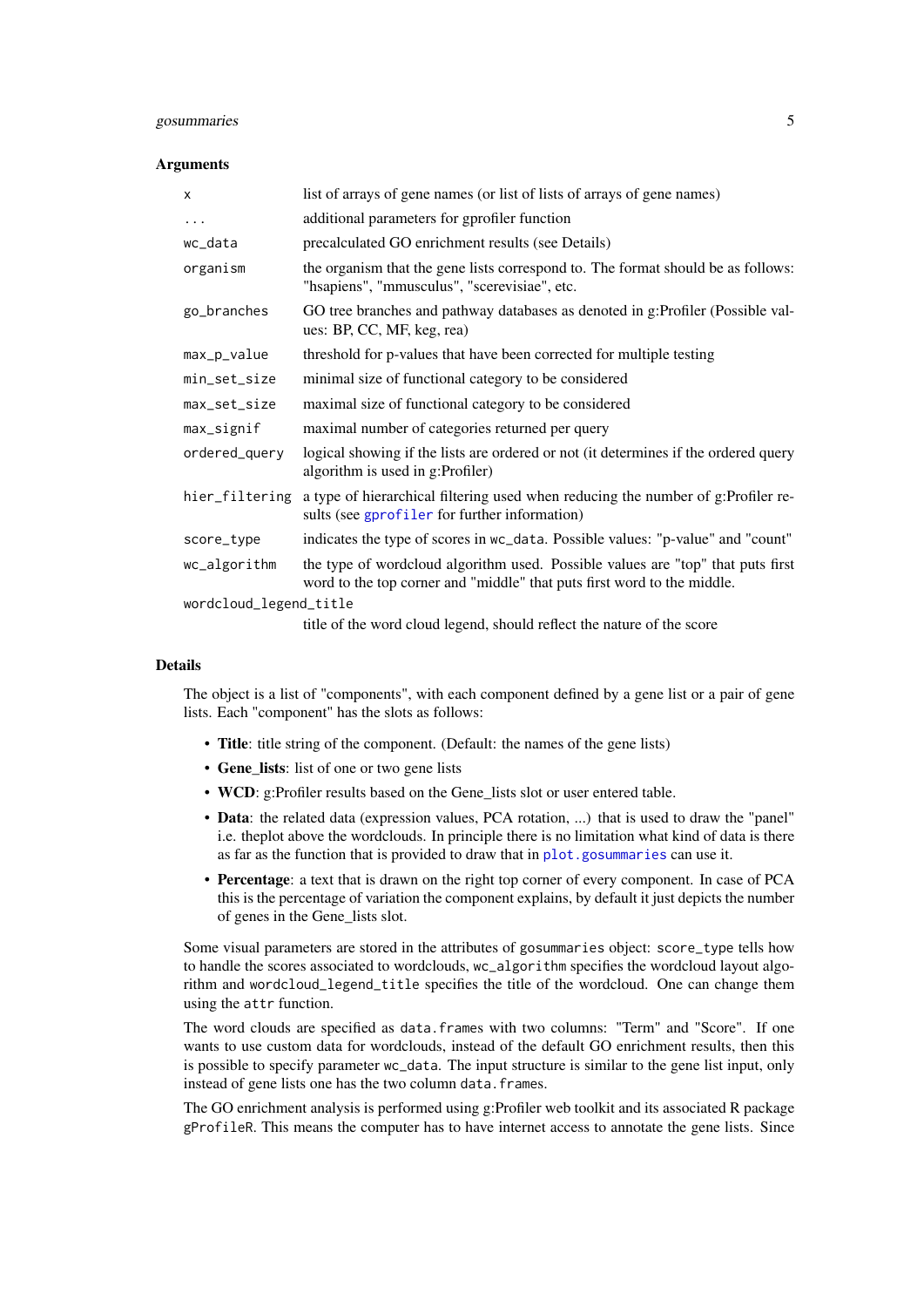g:Profiler can accept a wide range of gene IDs then user usually does not have to worry about converitng the gene IDs into right format. To be absolutely sure the tool recognizes the gene IDs one can check if they will give any results in <http://biit.cs.ut.ee/gprofiler/gconvert.cgi>.

There can be a lot of results for a typical GO enrichment analysis but usually these tend to be pretty redundant. Since one can fit only a small number of categories into a word cloud we have to bring down the number of categories to show an reduce the redundancy. For this we use hierarchical filtering option \"moderate\" in g:Profiler. In g:Profiler the categories are grouped together when they share one or more enriched parents. The \"moderate\" option selects the most significant category from each of such groups. (See more at http://biit.cs.ut.ee/gprofiler/)

The slots of the object can be filled with custom information using a function [add\\_to\\_slot.gosummaries](#page-12-1).

By default the Data slot is filled with a dataset that contains the number of genes in the Gene lists slot. Expression data can be added to the object for example by using function [add\\_expression.gosummaries](#page-1-1). It is possible to derive your own format for the Data slot as well, as long as a panel plotting function for this data is alaso provided (See [panel\\_boxplot](#page-14-1) for further information).

There are several constructors of gosummaries object that work on common analysis result objects, such as [gosummaries.kmeans](#page-6-1), [gosummaries.MArrayLM](#page-8-1) and [gosummaries.prcomp](#page-11-1) corresponding to k-means, limma and PCA results.

#### Value

A gosummaries type of object

#### Author(s)

Raivo Kolde <raivo.kolde@eesti.ee>

Raivo Kolde <raivo.kolde@eesti.ee>

## See Also

[gosummaries.kmeans](#page-6-1), [gosummaries.MArrayLM](#page-8-1), [gosummaries.prcomp](#page-11-1)

## Examples

```
## Not run:
# Define gene lists
genes1 = c("203485_at", "209469_at", "209470_s_at", "203999_at",
"205358_at", "203130_s_at", "210222_s_at", "202508_s_at", "203001_s_at",
"207957_s_at", "203540_at", "203000_at", "219619_at", "221805_at",
"214046_at", "213135_at", "203889_at", "209990_s_at", "210016_at",
"202507_s_at", "209839_at", "204953_at", "209167_at", "209685_s_at",
"211276_at", "202391_at", "205591_at",
"201313_at")
genes2 = c("201890_at", "202503_s_at", "204170_s_at", "201291_s_at",
"202589_at", "218499_at", "209773_s_at", "204026_s_at", "216237_s_at",
"202546_at", "218883_s_at", "204285_s_at", "208659_at", "201292_at",
"201664_at")
g11 = list(List1 = genes1, List2 = genes2) # One list per componentg12 = list(List = list(genes1, genes2)) # Two lists per component# Construct gosummaries objects
```

```
gs1 = gosummaries(gl1)
```
<span id="page-5-0"></span>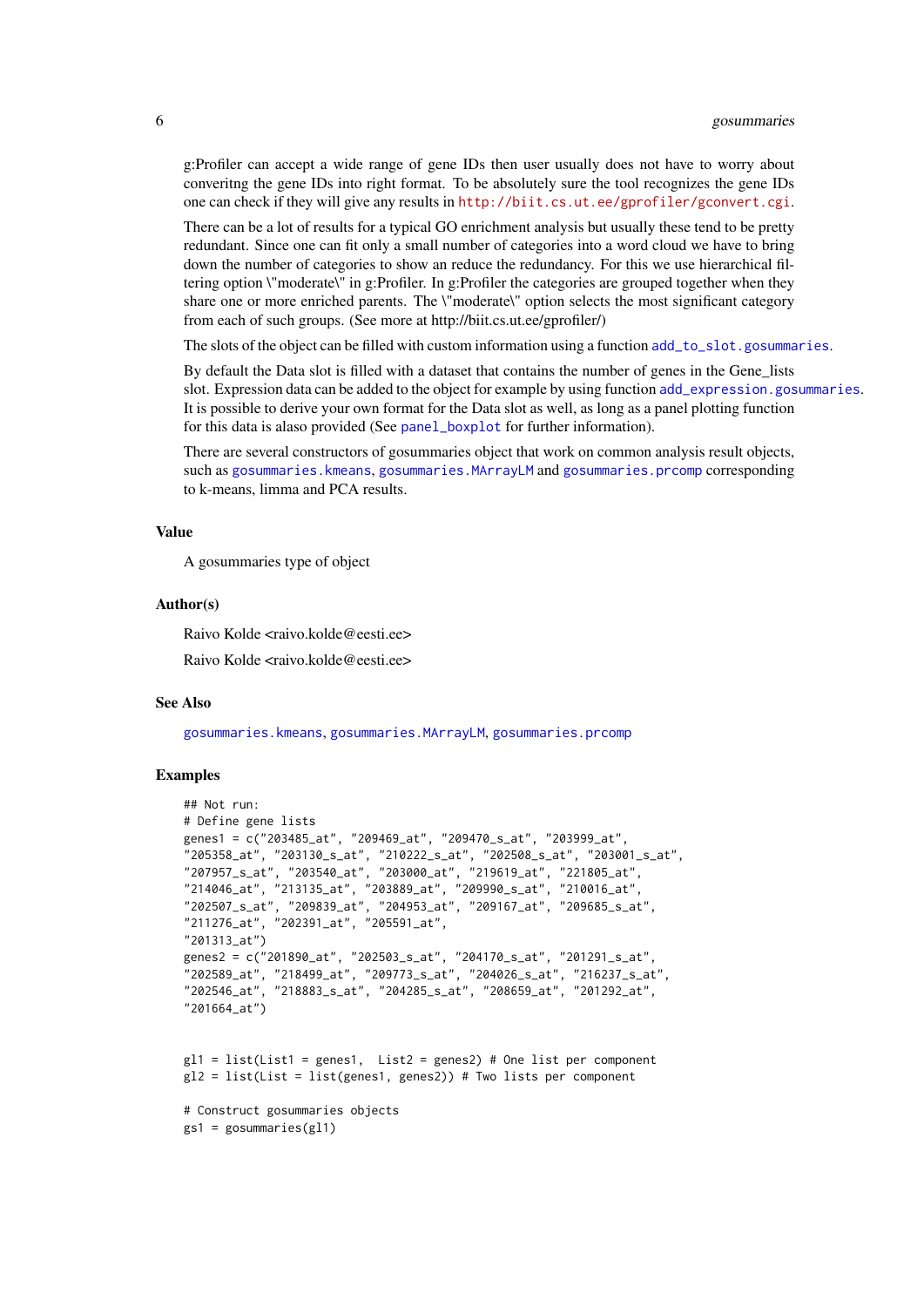```
gs2 = gosummaries(gl2)plot(gs1, fontsize = 8)
plot(gs2, fontsize = 8)
# Changing slot contents using using addToSlot.gosummaries
gs1 = add_to_slot.gosummaries(gs1, "Title", list("Neurons", "Cell lines"))
# Adding expression data
data(tissue_example)
gs1 = add\_expression.gosummaries(gs1, exp = tissue\_example$exp, annotation =tissue_example$annot)
gs2 = add\_expression.gosummaries(gs2, exp = tissue\_example$exp, annotation =
tissue_example$annot)
plot(gs1, panel_par = list(classes = "Tissue"), fontsize = 8)
plot(gs2, panel\_par = list(classes = "Tissue"), fontsize = 8)## End(Not run)
# Using custom annotations for word clouds
wcd1 = data.frame(Term = c("KLF1", "KLF2", "POU5F1"), Score = c(0.05, 0.001,
0.0001))
wcd2 = data.frame(Term = c("CD8", "CD248", "CCL5"), Score = c(0.02, 0.005,
0.00001))
gs = gosummaries(wc_data = list(Results1 = wcd1, Results2 = wcd2))
plot(gs)
gs = gosummaries(wc_data = list(Results = list(wcd1, wcd2)))plot(gs)
# Adjust wordcloud legend title
gs = gosummaries(wc_data = list(Results = list(wcd1, wcd2)),
wordcloud_legend_title = "Significance score")
plot(gs)
```
<span id="page-6-1"></span>gosummaries.kmeans *Prepare gosummaries object based on k-means results*

#### **Description**

The gosummaries object is created based on the genes in the clusters, it is possible to add corresponding gene expression data as well.

```
## S3 method for class 'kmeans'
gosummaries(x, exp = NULL, annotation = NULL,
  components = 1:length(x$size), organism = "hsapiens", ...)
```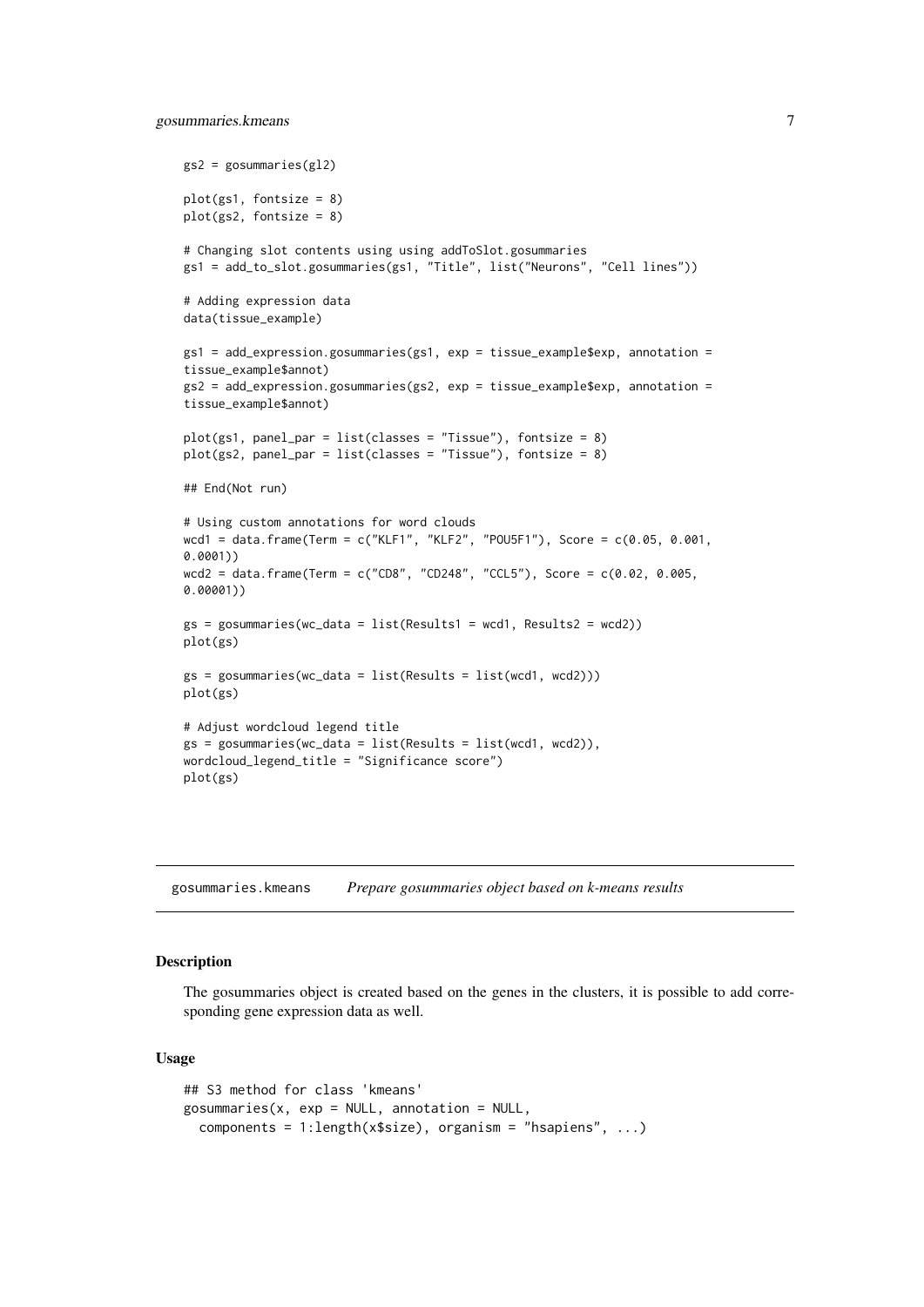#### <span id="page-7-0"></span>Arguments

| $\mathsf{x}$ | an object of class kmeans                                                                                                        |
|--------------|----------------------------------------------------------------------------------------------------------------------------------|
| exp          | an expression matrix, with row names corresponding to the names of the genes<br>in clusters (Optional)                           |
| annotation   | a data. Frame describing the samples, its row names should match with column<br>names of exp (Optional)                          |
| components   | numeric vector of clusters to annotate                                                                                           |
| organism     | the organism that the gene lists correspond to. The format should be as follows:<br>"hsapiens", "mmusculus", "scerevisiae", etc. |
| $\cdots$     | GO annotation filtering parameters as defined in gosummaries. default                                                            |

## Details

The k-means clustering of expression matrix naturally defines a set of gene lists that can be annotated functionally and displayed as a GOsummaries figure. This functon takes in a kmeans object and and converts it to a gosummaries object that can be plotted. If expression matrix is attached then the panel shows the expression values for each gene as boxplots, if not then number of genes is displayed

It is advisable to filter some genes out before doing the clustering since the very large gene lists (more than 2000 genes) might fail the annotation step and are usually not too specific either.

#### Value

A gosummaries object.

#### Author(s)

Raivo Kolde <raivo.kolde@eesti.ee>

#### Examples

```
## Not run:
data(tissue_example)
# Filter genes and perform k-means
sd = apply(tissue_example$exp, 1, sd)
exp2 = tissue_example$exp[sd > 0.75,]
exp2 = exp2 - apply(exp2, 1, mean)kmr = kmeans(exp2, centers = 6, iter.max = 100)
# Create gosummaries object
gs_kmeans = gosummaries(kmr, exp = exp2, annotation = tissue_example$annot)
plot(gs_kmeans, panel_height = 0, components = 1:3, fontsize = 8)
plot(gs_kmeans, classes = "Tissue", components = 1:3, fontsize = 8)## End(Not run)
```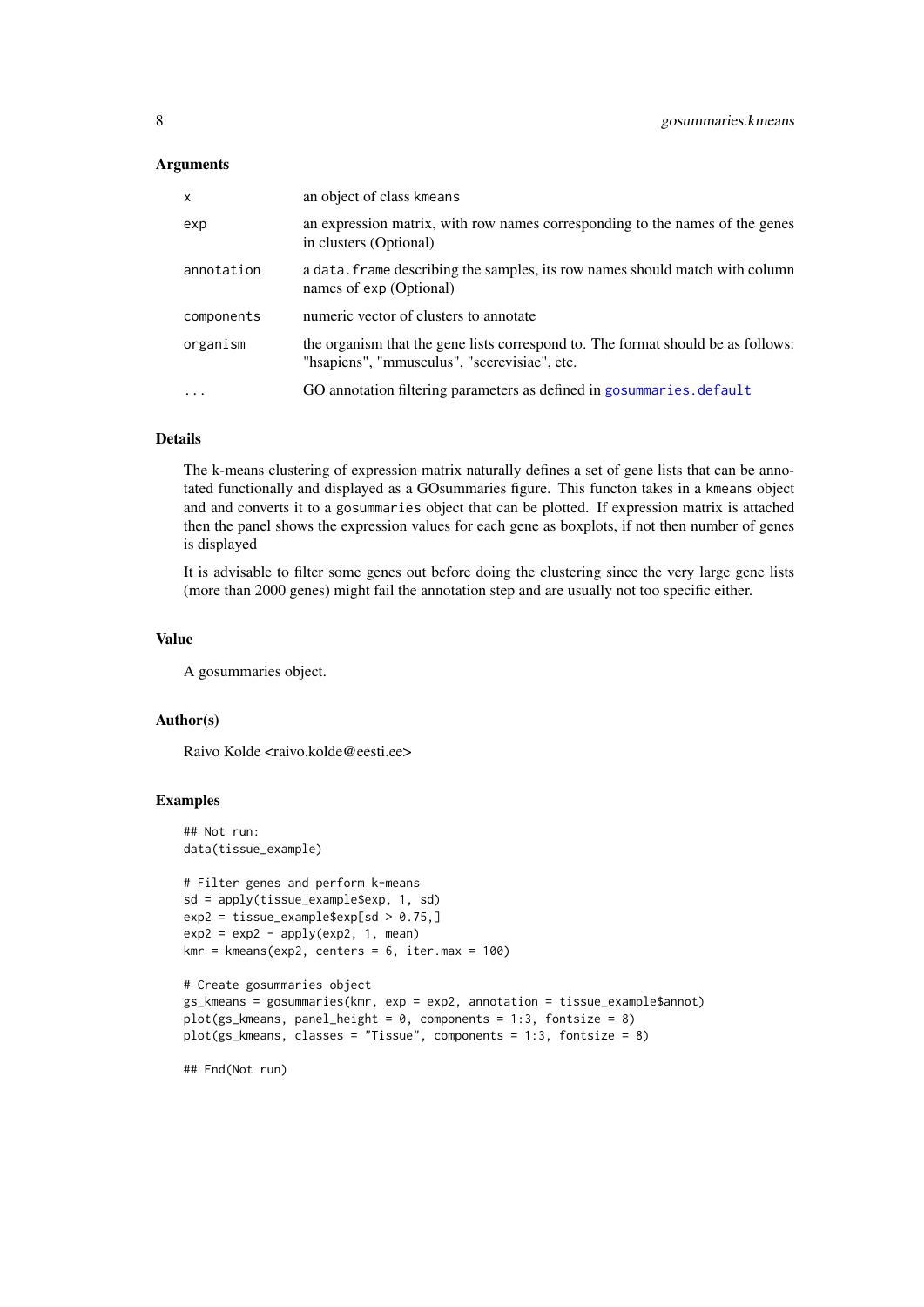<span id="page-8-1"></span><span id="page-8-0"></span>gosummaries.MArrayLM *Prepare gosummaries object based on limma results*

## Description

The gosummaries object is created based on the differentially expresed genes, each contrast defines one component.

## Usage

```
## S3 method for class 'MArrayLM'
gosummaries(x, p.value = 0.05, lfc = 1,
  adjust.method = "fdr", exp = NULL, annotation = NULL,
  components = 1:ncol(x), show\_genes = FALSE, geometry\_target = "NAME",n_genes = 30, organism = "hsapiens", ...)
```
## Arguments

| x               | an object of class MArrayLM                                                                                                               |
|-----------------|-------------------------------------------------------------------------------------------------------------------------------------------|
| p.value         | p-value threshold as defined in topTable                                                                                                  |
| lfc             | log fold change threshold as defined in topTable                                                                                          |
| adjust.method   | multiple testing adjustment method as defined in topTable                                                                                 |
| exp             | an expression matrix, with row names corresponding to the names of the genes<br>in clusters (Optional)                                    |
| annotation      | a data. frame describing the samples, its row names should match with column<br>names of exp (Optional)                                   |
| components      | numeric vector of comparisons to annotate                                                                                                 |
| show_genes      | logical showing if GO categories or actual genes are shown in word clouds                                                                 |
| gconvert_target |                                                                                                                                           |
|                 | specifies gene ID format for genes showed in word cloud. The name of the<br>format is passed to gconvert, if NULL original IDs are shown. |
| n_genes         | maximum number of genes shown in a word cloud                                                                                             |
| organism        | the organism that the gene lists correspond to. The format should be as follows:<br>"hsapiens", "mmusculus", "scerevisiae", etc.          |
| $\ddots$        | GO annotation filtering parameters as defined in gosummaries.default                                                                      |

## Details

The usual differential expression analysis involves making several comparisons between treatments ehere each one yields an up and down regulated gene list. In a GOsummaries figure each comparison is displayed as one component with two wordclouds. If expression matrix is attached then the panel shows the expression values for each gene as boxplots, if not then number of genes is displayed

It is possible to show the gene names instead of GO annotations in the wordclouds. The word sizes in wordclouds are defined by the limma p-values. As the gene identifiers in expression matrices are usually rather unintelligible then they are automatically converted into gene names using [gconvert](#page-0-0) function. It is possible to show also the original identifiers by setting gconvert\_target to NULL. This can be useful if the values do not correspond to genes, but for example metabolites.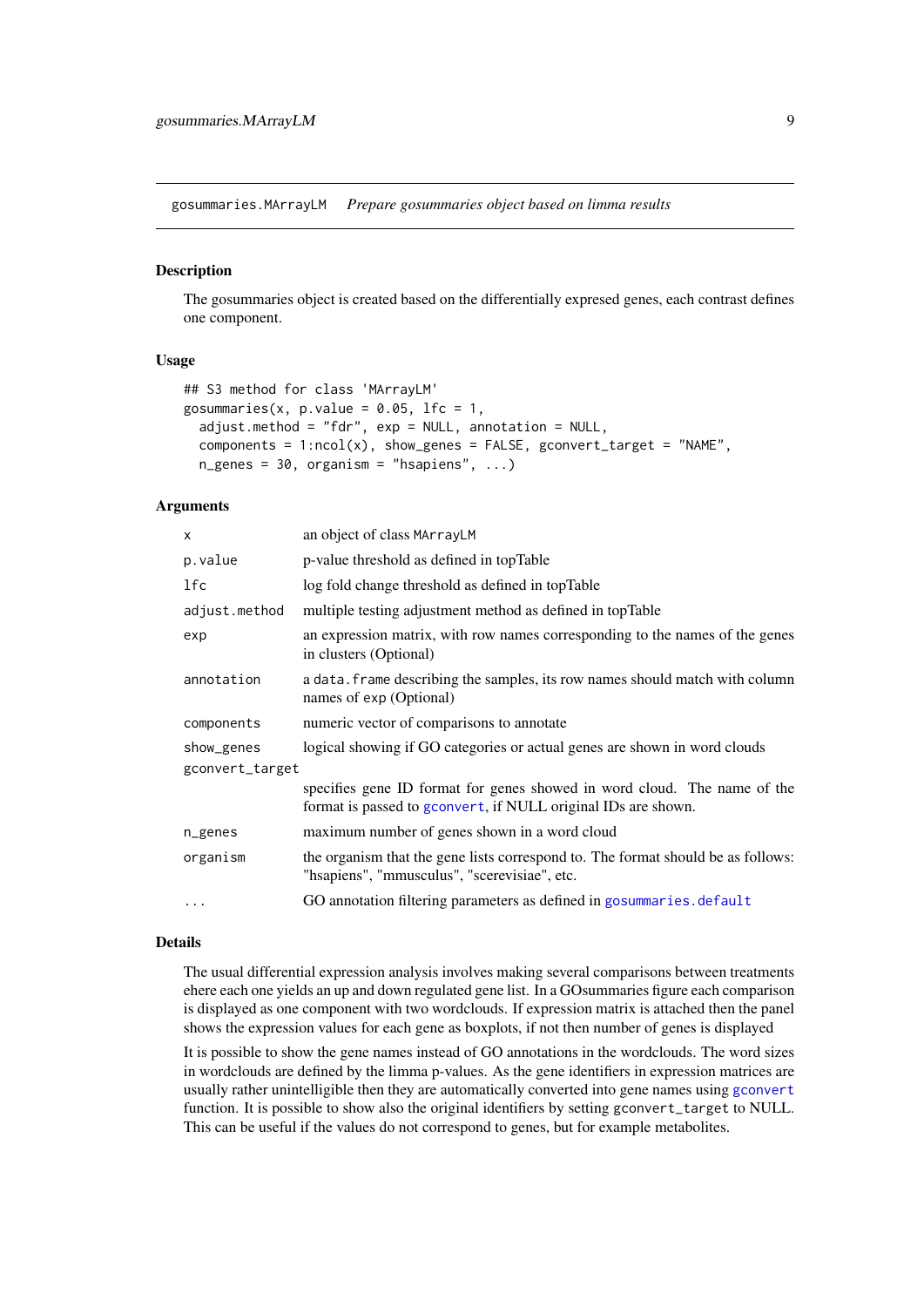#### Value

A gosummaries object.

#### Author(s)

Raivo Kolde <raivo.kolde@eesti.ee>

#### Examples

```
## Not run:
data(tissue_example)
# Do the t-test comparisons
mm = model.matrix(~ factor(tissue_example$annot$Tissue) - 1)
colnames(mm) = make.names(levels(factor(tissue_example$annot$Tissue)))
contrast = limma::makeContrasts(brain - cell.line,
                                hematopoietic.system - muscle,
                                cell.line - hematopoietic.system,
                                levels = colnames(mm))
fit = limma::lmFit(tissue_example$exp, mm)
fit = limma::contrasts.fit(fit, contrast)
fit = limma::eBayes(fit)
gs_limma = gosummaries(fit)
gs_limma_exp = gosummaries(fit, exp = tissue_example$exp,
                           annotation = tissue_example$annot)
plot(gs_limma, fontsize = 8)
plot(gs_limma, panel_height = 0, fontsize = 8)
plot(gs_limma_exp, classes = "Tissue", fontsize = 8)
## End(Not run)
```
gosummaries.matrix *Prepare gosummaries object based on Multi Dimensional Scaling (MDS) results*

## Description

The Multi Dimensional Scaling (MDS) results are converted into a gosummaries object, by finding genes that have most significant Spearman correlations with each component.

```
## S3 method for class 'matrix'
gosummaries(x, exp = NULL, annotation = NULL,
  components = 1:min(ncol(x), 10), show_genes = FALSE,
  gconvert_target = "NAME", n_genes = ifelse(show_genes, 30, 500),
 organism = "hsapiens", ...)
```
<span id="page-9-0"></span>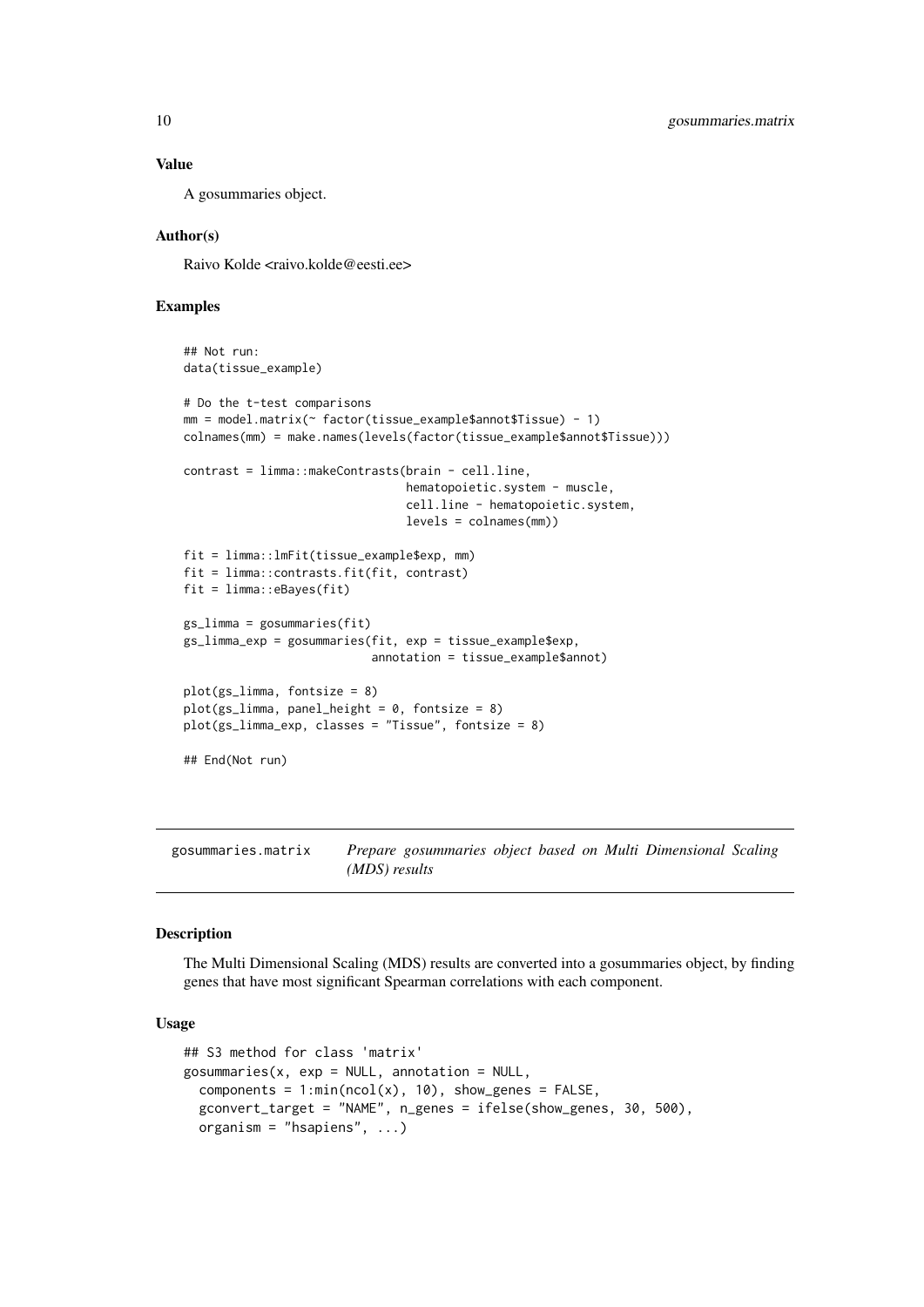#### <span id="page-10-0"></span>Arguments

| $\mathsf{x}$    | a matrix representation of multi dimensional scaling result, rows correspond to<br>samples                                                |
|-----------------|-------------------------------------------------------------------------------------------------------------------------------------------|
| exp             | an expression matrix, with columns corresponding to samples (these have to be<br>in the same order as in $x$ )                            |
| annotation      | a data. frame describing the samples, its row names should match with column<br>names of exp (Optional)                                   |
| components      | numeric vector of comparisons to annotate                                                                                                 |
| show_genes      | logical showing if GO categories or actual genes are shown in word clouds                                                                 |
| gconvert_target |                                                                                                                                           |
|                 | specifies gene ID format for genes showed in word cloud. The name of the<br>format is passed to gconvert, if NULL original IDs are shown. |
| n_genes         | maximum number of genes shown in a word cloud                                                                                             |
| organism        | the organism that the gene lists correspond to. The format should be as follows:<br>"hsapiens", "mmusculus", "scerevisiae", etc.          |
|                 | GO annotation filtering parameters as defined in gosummaries.default                                                                      |

## Details

This visualisation of MDS results is very similar to the one performed by [gosummaries.prcomp](#page-11-1). Difference from PCA is that, in general, we do not have the loadings for individual genes that could be used to associate genes with components. However, it is possible to find genes that are most correlated with each component. This function uses Spearman correlation coefficient to find most correlated features. The significance of the correlation values is decided using he approximation with t-distribution.

The function can also display genes instead of their GO annotations, while the sizes of the gene names correspond to the Spearman correlation p-values. The corresponding parameters are described in more detail in [gosummaries.MArrayLM](#page-8-1). This feature is important in applications, like metabolomics and metagenomics, where the features are not genes and it is not possible to run GO enrichment analysis.

## Value

A gosummaries object.

## Author(s)

Raivo Kolde <raivo.kolde@eesti.ee>

## Examples

```
## Not run:
library(vegan)
data("metagenomic_example")
# Run Principal Coordinate Analysis on Bray-Curtis dissimilarity matrix
pcoa = cmdscale(vegdist(t(metagenomic_example$otu), "bray"), k = 3)
```
# By turning off the GO analysis we can show the names of taxa gs = gosummaries(pcoa, metagenomic\_example\$otu, metagenomic\_example\$annot,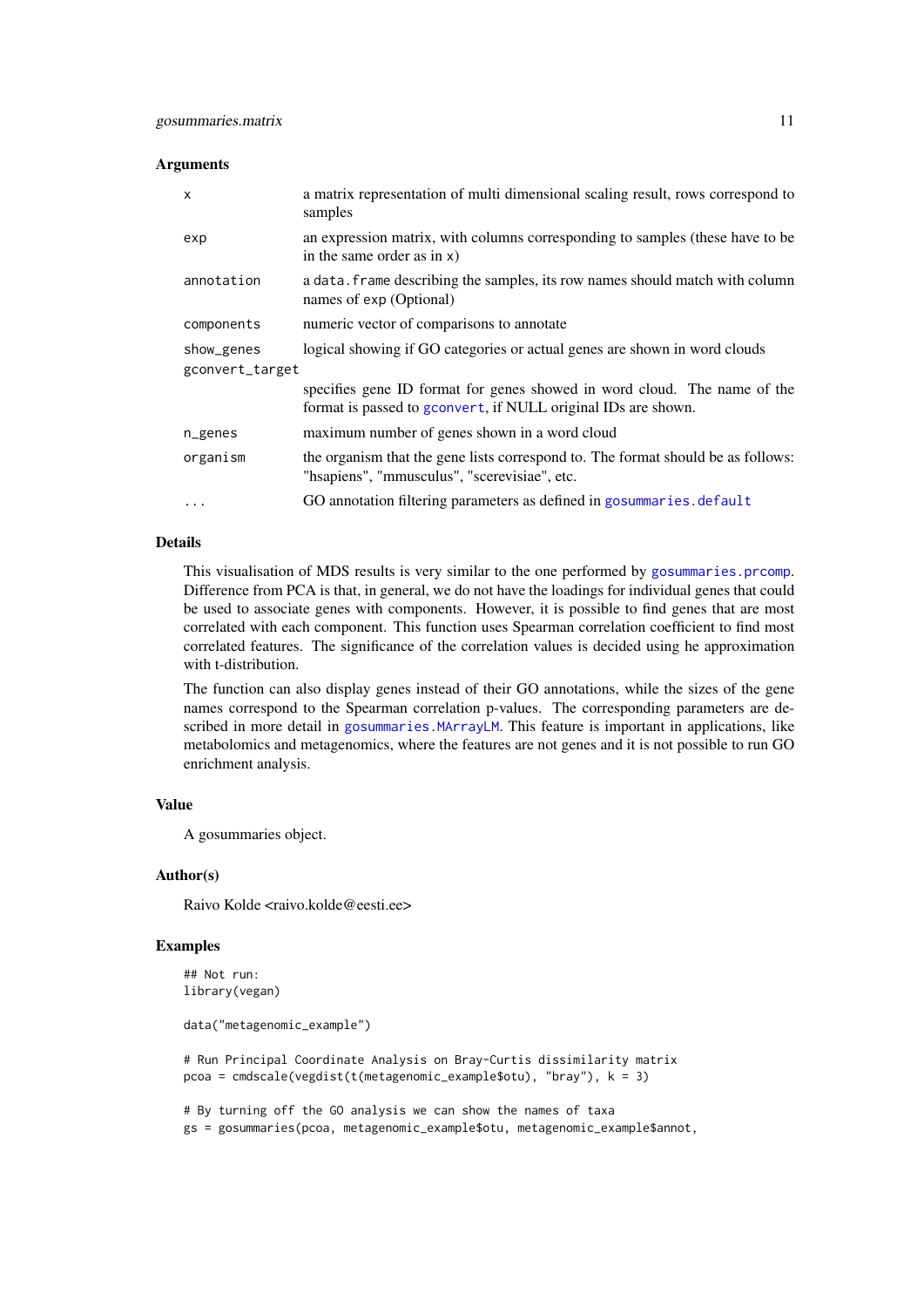```
show_genes = TRUE, gconvert_target = NULL, n_genes = 30)
```

```
plot(gs, class = "BodySite", fontsize = 8)
```
## End(Not run)

<span id="page-11-1"></span>gosummaries.prcomp *Prepare gosummaries object based on PCA results*

## Description

The PCA results are converted into a gosummaries object, by extracting genes with the largest positive and negative weights from each component.

## Usage

```
## S3 method for class 'prcomp'
gosummaries(x, annotation = NULL, components = 1:10,
  show_genes = FALSE, gconvert_target = "NAME",
 n_genes = ifelse(show_genes, 30, 500), organism = "hsapiens", ...)
```
## Arguments

| $\mathsf{x}$    | an object of class promp                                                                                                                              |
|-----------------|-------------------------------------------------------------------------------------------------------------------------------------------------------|
| annotation      | a data. Frame describing the samples, its row names should match with column<br>names of the projection matrix in x                                   |
| components      | numeric vector of components to include                                                                                                               |
| show_genes      | logical showing if GO categories or actual genes are shown in word clouds                                                                             |
| gconvert_target |                                                                                                                                                       |
|                 | specifies gene ID format for genes showed in word cloud. The name of the<br>format is passed to gconvert, if NULL original IDs are shown.             |
| n_genes         | shows the number of genes used for annotating the component, in case gene<br>names are shown, it is the maximum number of genes shown in a word cloud |
| organism        | the organism that the gene lists correspond to. The format should be as follows:<br>"hsapiens", "mmusculus", "scerevisiae", etc                       |
| $\cdots$        | GO annotation filtering parameters as defined in gosummaries. default                                                                                 |

#### Details

The usual visualisation of PCA results displays the projections of sample expression on the principal axes. It shows if and how the samples cluster, but not why do they behave like that. Actually, it is possible to go further and annotate the axes by studying genes that have the largest influence in the linear combinations that define the principal components. For example, high expression of genes with large negative weights pushes the samples projection to the negative side of the principal axis and large positive weigths to the positive side. If a sample has highly expressed genes in both groups it stays most probably in the middle. If we annotate functionally the genes with highest positive and negative weights for each of the principal axes, then it is possible to say which biological processes drive the separation of samples on them.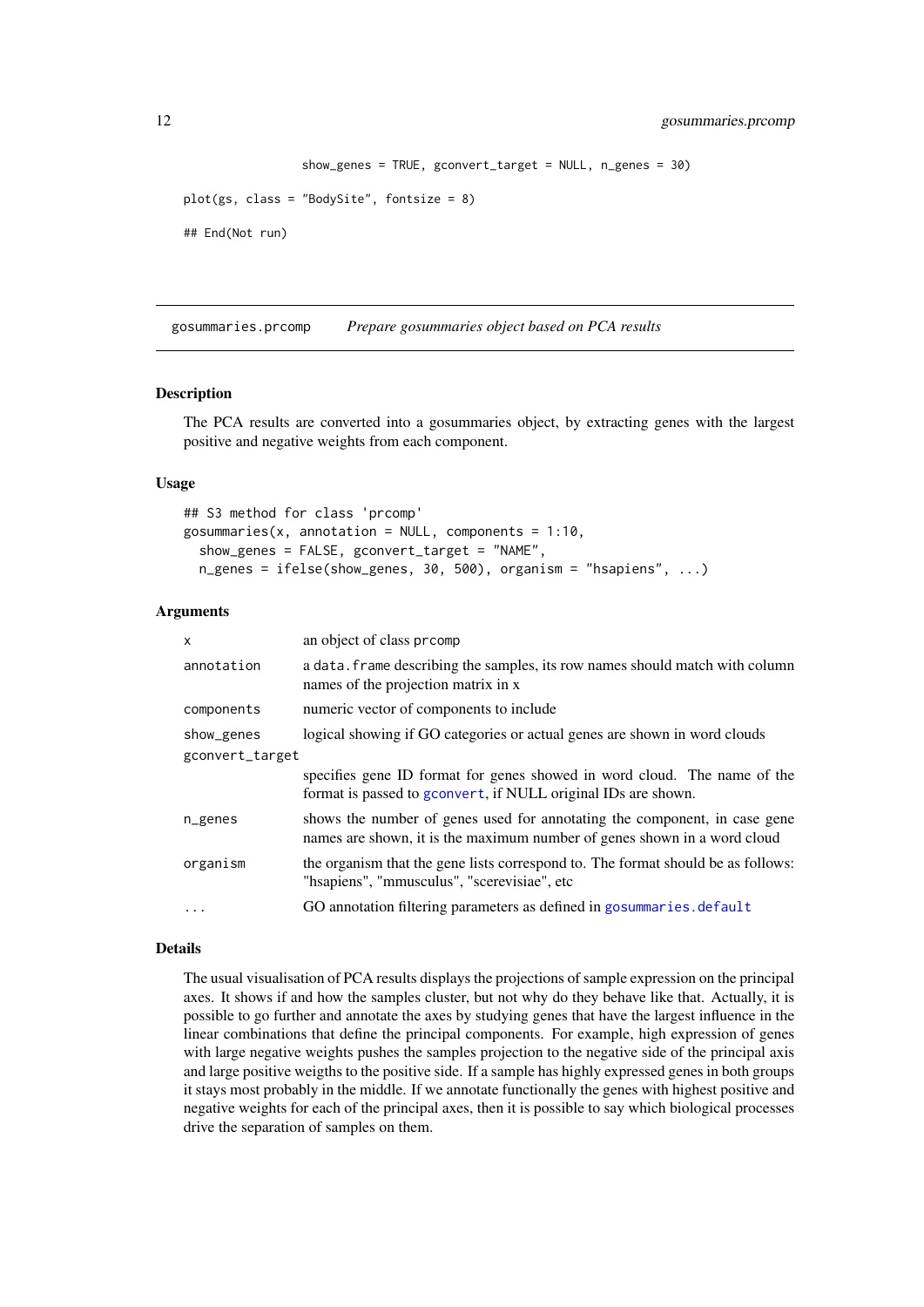#### <span id="page-12-0"></span>is.gosummaries 13

This function creates a gosummaries object for such analysis. It expects the results of [prcomp](#page-0-0) function. It assumes that the PCA was done on samples and, thus, the row names of the rotation matrix can be interpreted as gene names. For each component it annotates n\_genes elements with highest positive and negative weights.

The function can also display genes instead of their GO annotations, while the sizes of the gene names correspond to the PCA loadings. The corresponding parameters are described in more detail in [gosummaries.MArrayLM](#page-8-1).

## Value

A gosummaries object.

#### Author(s)

Raivo Kolde <raivo.kolde@eesti.ee>

#### Examples

```
## Not run:
data(tissue_example)
pcr = prcomp(t(tissue_example$exp))
gs_pca = gosummaries(pcr, annotation = tissue_example$annot)
plot(gs_pca, classes = "Tissue", components = 1:3, fontsize = 8)
## End(Not run)
# Read metabolomic data
data(metabolomic_example)
pca = prcomp(t(metabolomic_example$data))
# Turn off GO enricment, since it does not work on metabolites
gs = gosummaries(pca, annotation = metabolomic_example$annot,
                 show_gene = TRUE, gconvert_target = NULL)
plot(gs, class = "Tissue", components = 1:3, fontsize = 8)
```
is.gosummaries *Functions for working with gosummaries object*

#### <span id="page-12-1"></span>Description

Functions for working with gosummaries object

```
is.gosummaries(x)
## S3 method for class 'gosummaries'
print(x, \ldots)
```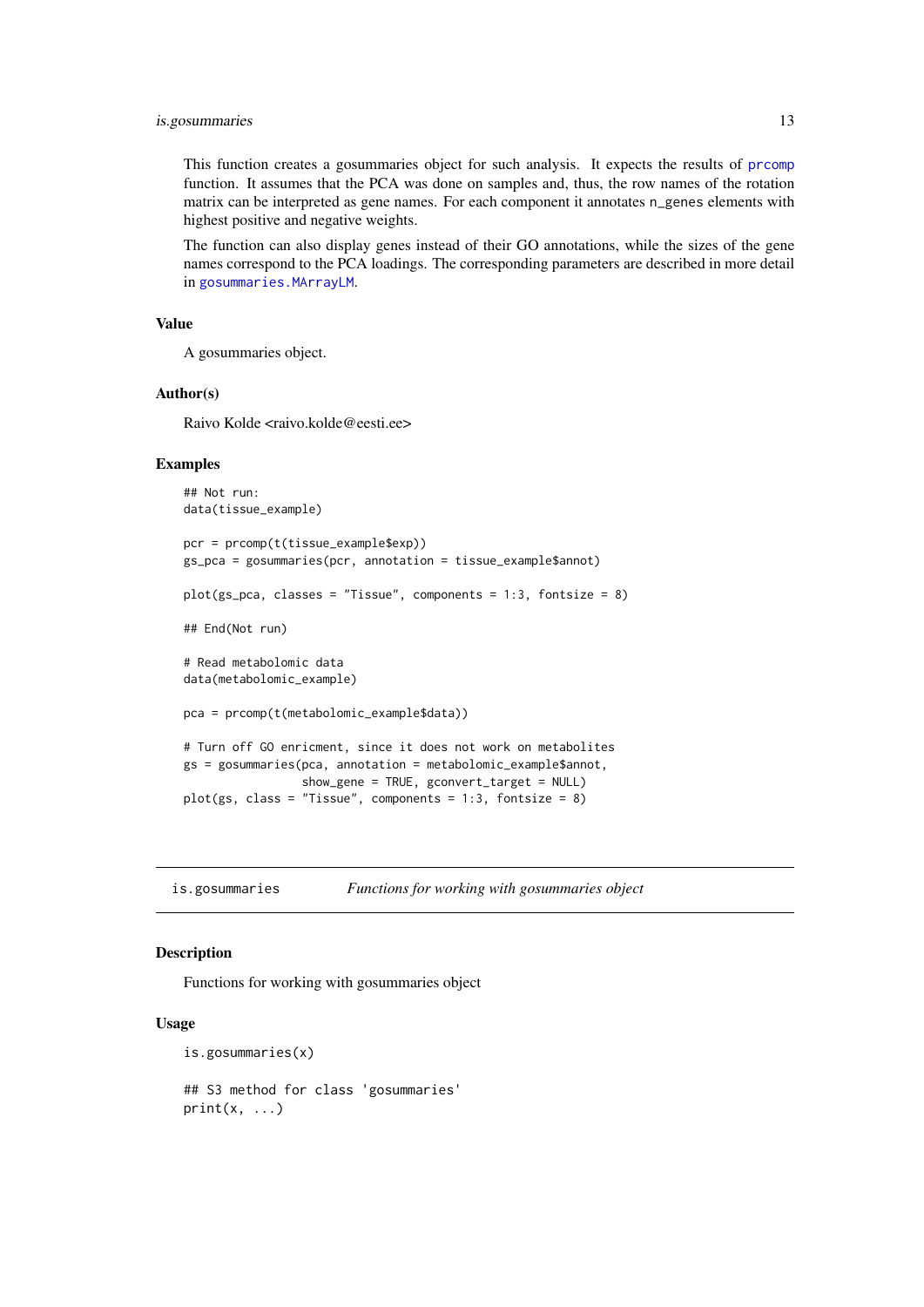```
## S3 method for class 'gosummaries'
x[i, ...]
```
add\_to\_slot.gosummaries(x, slot, values)

## Arguments

| $\mathsf{x}$            | a gosummaries object                                               |
|-------------------------|--------------------------------------------------------------------|
| $\cdot$ $\cdot$ $\cdot$ | not used                                                           |
| i                       | index                                                              |
| slot                    | the component slot name to be filled (e.g Title, Percentage, etc.) |
| values                  | list of values where each element corresponds to one component     |
| gosummaries             | a gosummaries object                                               |

## Details

Method [ ensures that subsetting gosummaries object will not lose the attributes. add\_to\_slot.gosummaries allows to add values to specific slots in the gosummaries object

## Author(s)

Raivo Kolde <raivo.kolde@eesti.ee>

#### Examples

```
data(gs_kmeans)
```

```
# Add new title to the components
gs_kmeans_new = add_to_slot.gosummaries(gs_kmeans, "Title",
as.list(paste("K-means cluster", 1:length(gs_kmeans))))
```
print(gs\_kmeans\_new)

metabolomic\_example *Example metabolomic dataset*

#### Description

metabolomic\_example is a dataset extracted from York *et al* (Metabolights ID: MTBLS30), it contains a subset of 120 wild-type samples from 4 tissues: heart, skeletal muscle, liver and brain.

## Details

The dataset is a list with 2 slots

- 1. data metabolite concentration matrix;
- 2. annot annotation data frame.

## Author(s)

Raivo Kolde <raivo.kolde@eesti.ee>

<span id="page-13-0"></span>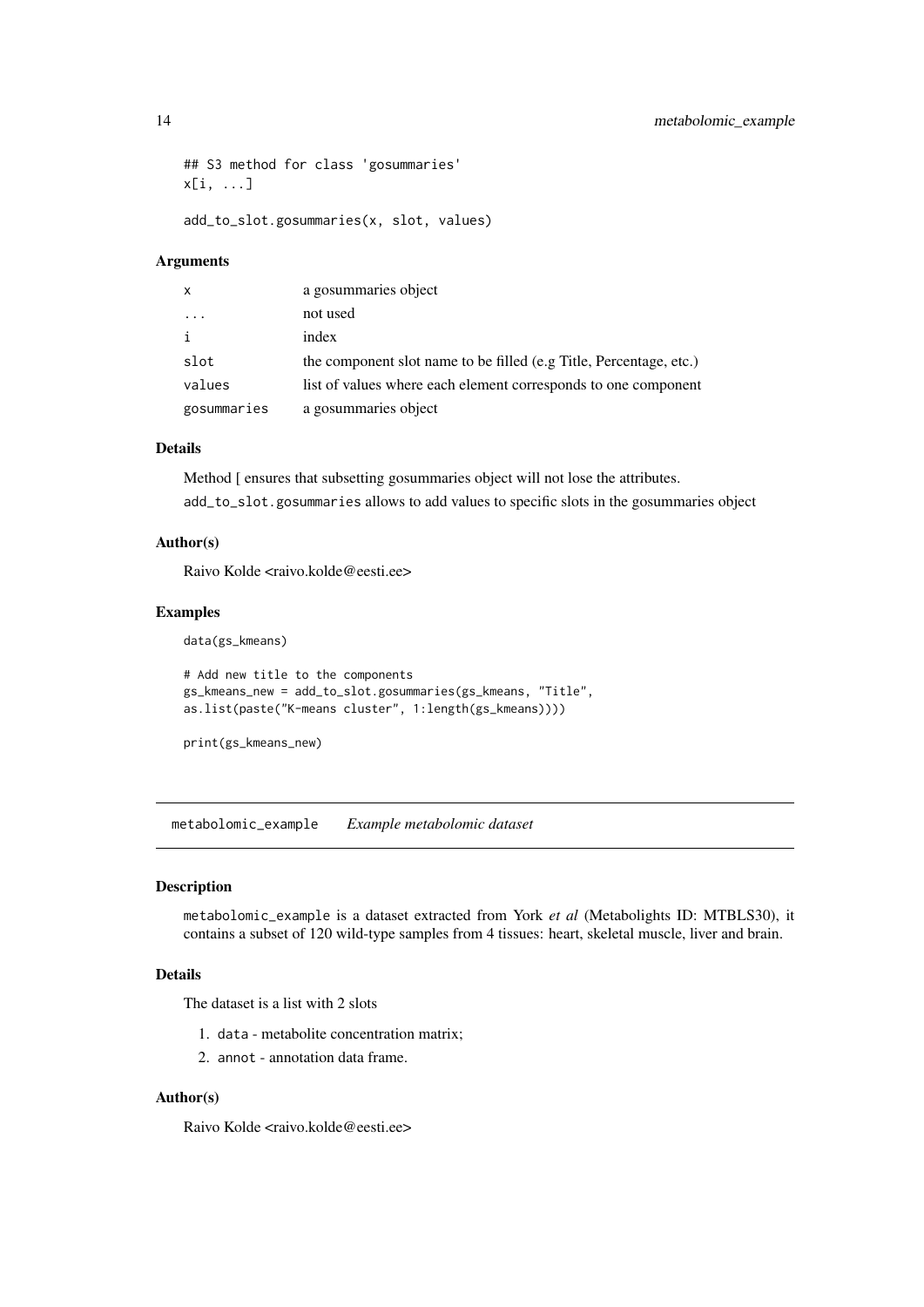#### <span id="page-14-0"></span>References

York, B., Sagen, J. V., Tsimelzon, A., Louet, J. F., Chopra, A. R., Reineke, E. L., et al. (2013). Research resource: tissue- and pathway-specific metabolomic profiles of the steroid receptor coactivator (SRC) family. Mol Endocrinol, 27(2), 366-380.

metagenomic\_example *Example metagenomic dataset*

#### Description

metagenomic\_example is a small sample of Human Microbiome Project 16S dataset for finding biomarkers characterizing different level of oxygen availability in different bodysites. This was downloaded from http://huttenhower.sph.harvard.edu/webfm\_send/129.

## Details

The dataset is a list with 2 slots

- 1. otu otu table for this experiment;
- 2. annot annotation data frame.

## Author(s)

Raivo Kolde <raivo.kolde@eesti.ee>

<span id="page-14-1"></span>panel\_boxplot *Panel drawing functions*

#### Description

These functions are used to draw the panel portion of every component based on the Data slots in gosummaries object. These concrete functions assume the data is presented as done by [add\\_expression.gosummaries](#page-1-1). They provide three options: boxplot, violin plot (which shows the distrubution more precisely) and both combined. Additionally it is possible to combine the values from one each functional group into one box/violin plot using the corresponding functions ending with "\_classes".

```
panel_boxplot(data, fontsize = 10, par)
panel_violin(data, fontsize = 10, par)
panel_violin_box(data, fontsize = 10, par)
panel_boxplot_classes(data, fontsize = 10, par)
panel_violin_classes(data, fontsize = 10, par)
panel_violin_box_classes(data, fontsize = 10, par)
```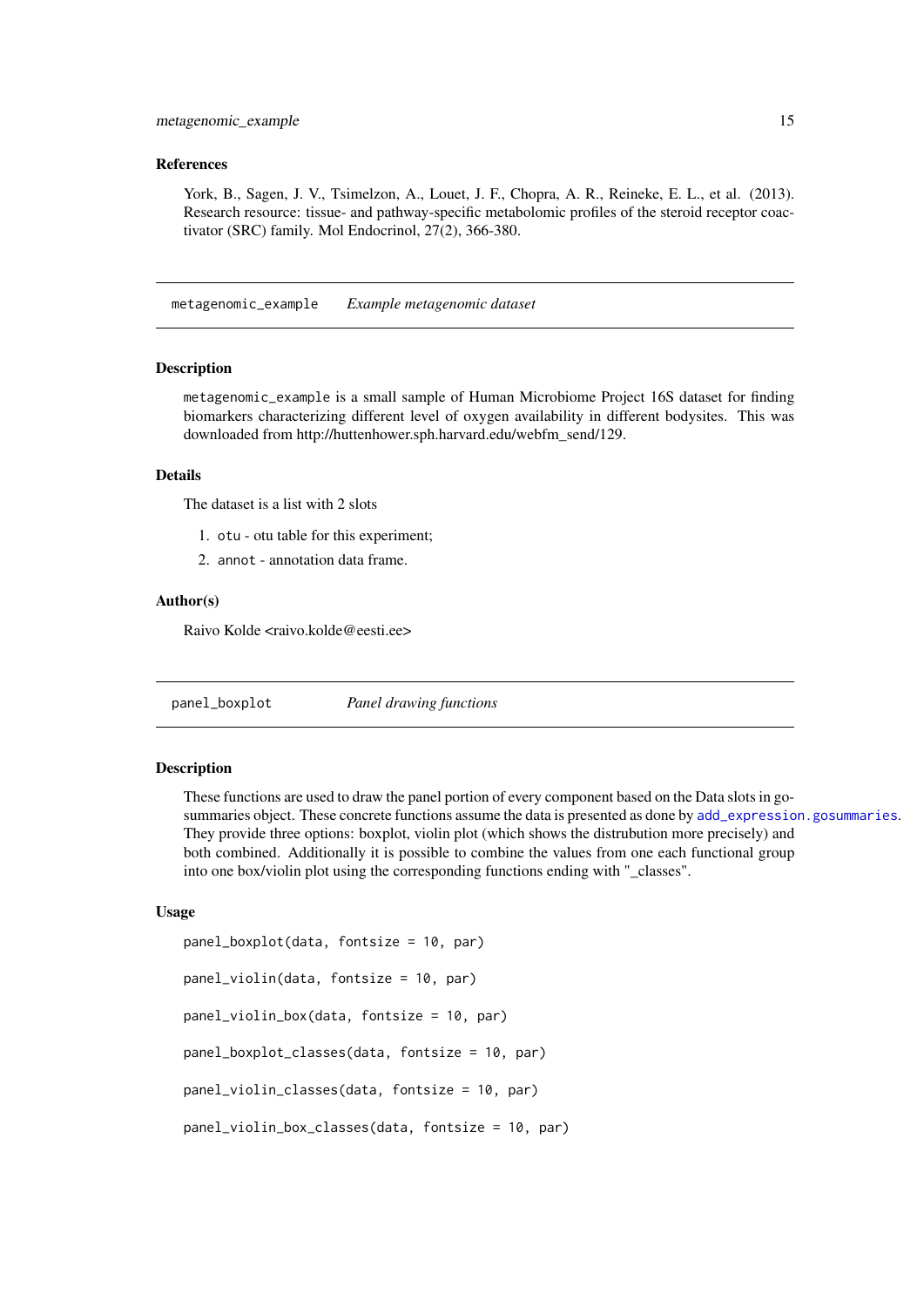#### <span id="page-15-0"></span>Arguments

| data     | the data from Data slot of the gosummaries object                                                                                                                                                                                                                                          |
|----------|--------------------------------------------------------------------------------------------------------------------------------------------------------------------------------------------------------------------------------------------------------------------------------------------|
| fontsize | fontsize in points, mainly used to ensure that the legend fontsizes match                                                                                                                                                                                                                  |
| par      | additional parameters for drawing the plot, given as list. These functions use<br>only classes slot for figuring out which parameter to use for coloring the<br>"geom"-s. However, when building a custom function it provides a way to give<br>extra parameters to the plotting function. |

## Details

These functions specify in principle the general setting for the panels, like which "geom"-s, how the data is transformed and summarized, etc. To make small adjustments to the figure such as changing color scheme, write your own customization function (See [customize](#page-2-1) as example).

It is possible to write your own panel plotting function, as long as the parameters used and the return value are similar to what is specified here. When writing a new panel function one only has to make sure that it matches the data given in the Data slot of the gosummaries object.

#### Value

It returns a function that can draw a ggplot2 plot of the data in Data slot of a gosummaries object. The legend and the actual plots for the panels are extracted later from the figure produced by this function.

## Author(s)

Raivo Kolde <raivo.kolde@eesti.ee>

#### Examples

```
## Not run:
data(gs_kmeans)
# Draw default version with plot_boxplot
plot(gs_kmeans, components = 1:3, classes = "Tissue")
# Define alternative where one boxplot summarises all values in one class
plot_classes = function(data, fontsize, par){
    qplot(x = data[, par$classes], y = data$y, geom = "boxplot",
          fill = data[, par$classes]) + theme_bw()
}
plot(gs_kmeans, components = 1:3, panel_plot = plot_classes, classes = "Tissue")
# Flip the boxplots to make them more comparable
plot_classes = function(data, fontsize, par){
    qplot(x = data[, par$classes], y = data$y, geom = "boxplot",
        fill = data[, par$classes]) + coord_flip() + theme_bw()
}
plot(gs_kmeans, components = 1:3, panel_plot = plot_classes, classes = "Tissue")
## End(Not run)
```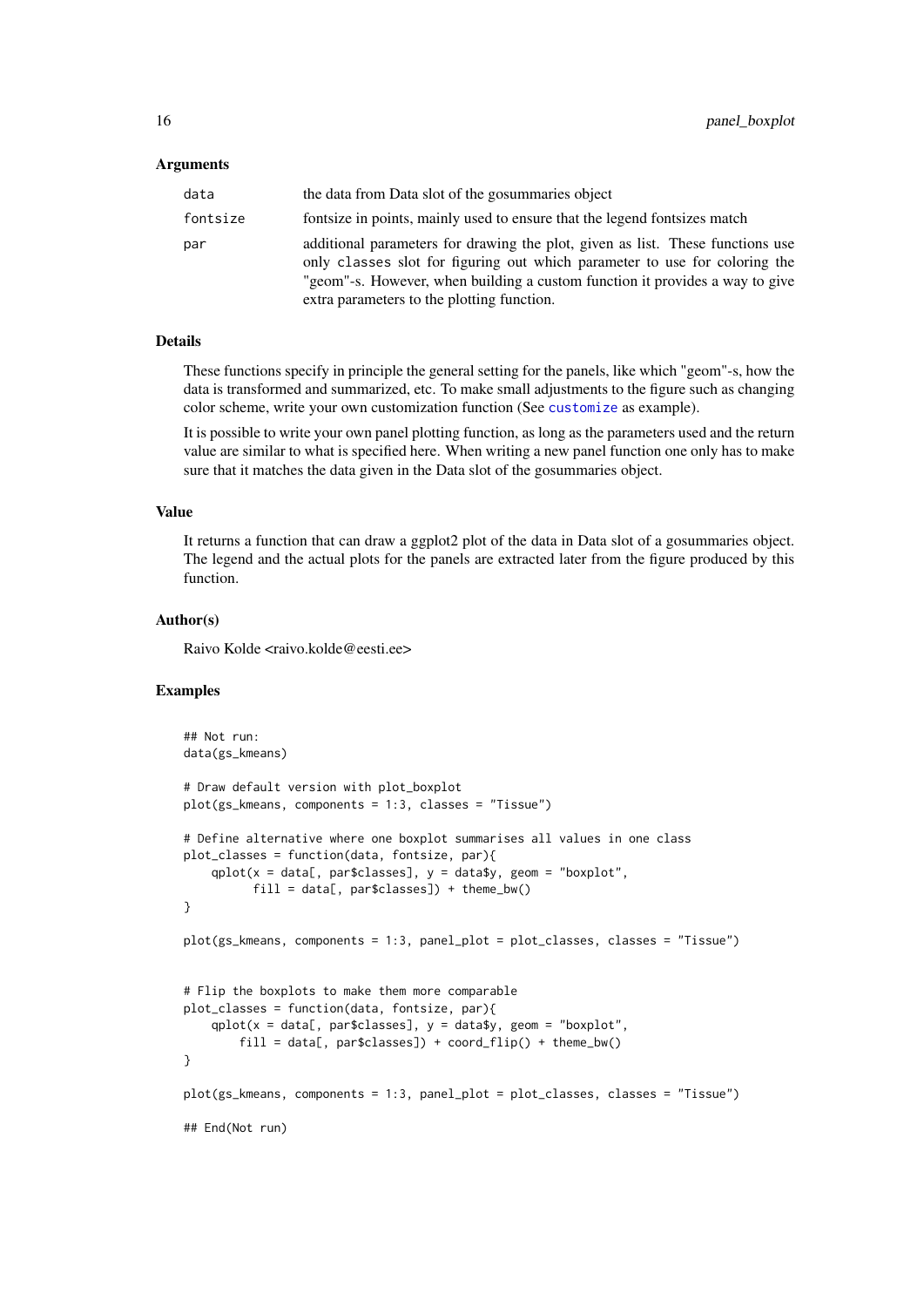## <span id="page-16-1"></span><span id="page-16-0"></span>Description

The function to draw a GOsummaries figure based on a gosummaries object. The GOsummaries figure consists of several components each defined by a gene list ora a pair of them. The GO annotations of them are shown as wordclouds. Optionally one can draw related (expression) data on panels atop of the wordclouds.

## Usage

```
## S3 method for class 'gosummaries'
plot(x, components = 1:min(10, length(x)),classes = NA, panel_plot = NULL, panel_customize = NULL,
 panel_par = list(), panel_height = 5, panel_width = 30, fontsize = 10,
  term_length = 35, wordcloud_colors = c("grey70", "grey10"),
 wordcloud\_legend\_title = NULL, filename = NA, ...)
```
## Arguments

| x                             | a gosummaries object                                                                                                                                                                                                                                                                                                        |
|-------------------------------|-----------------------------------------------------------------------------------------------------------------------------------------------------------------------------------------------------------------------------------------------------------------------------------------------------------------------------|
| components                    | index for the components to draw.                                                                                                                                                                                                                                                                                           |
| classes                       | name of the variable from annotation data.frame that defines the colors in the<br>plot                                                                                                                                                                                                                                      |
| panel_plot<br>panel_customize | plotting function for panel                                                                                                                                                                                                                                                                                                 |
|                               | customization function for the panel plot, menat for making small changes like<br>changing colour scheme                                                                                                                                                                                                                    |
| panel_par                     | list of arguments passed on to panel_plot function                                                                                                                                                                                                                                                                          |
| panel_height                  | panel height as number of lines, with given fontsize. If set to 0 no panel is<br>drawn.                                                                                                                                                                                                                                     |
| panel_width                   | panel width in lines of text                                                                                                                                                                                                                                                                                                |
| fontsize                      | font size used throughout the figure in points                                                                                                                                                                                                                                                                              |
| term_length                   | maximum length of the dispalyed GO categories in characters, longer names are<br>cropped to this size                                                                                                                                                                                                                       |
| wordcloud_colors              |                                                                                                                                                                                                                                                                                                                             |
|                               | two element vector of colors to define color scheme for displaying the enrich-<br>ment p-values across the wordclouds. First element defines the color for cate-<br>gory with worst p-value and the second for the word with the best. Set the same<br>value for both if you want to remove the color scale and the legend. |
| wordcloud_legend_title        |                                                                                                                                                                                                                                                                                                                             |
|                               | title of wordcloud legend                                                                                                                                                                                                                                                                                                   |
| filename                      | file path where to save the picture. Filetype is decided by the extension in the<br>path. Currently following formats are supported: png, pdf, tiff, bmp, jpeg. Even<br>if the plot does not fit into the plotting window, the file size is calculated so that<br>the plot would fit there.                                 |
| .                             | not used                                                                                                                                                                                                                                                                                                                    |
|                               |                                                                                                                                                                                                                                                                                                                             |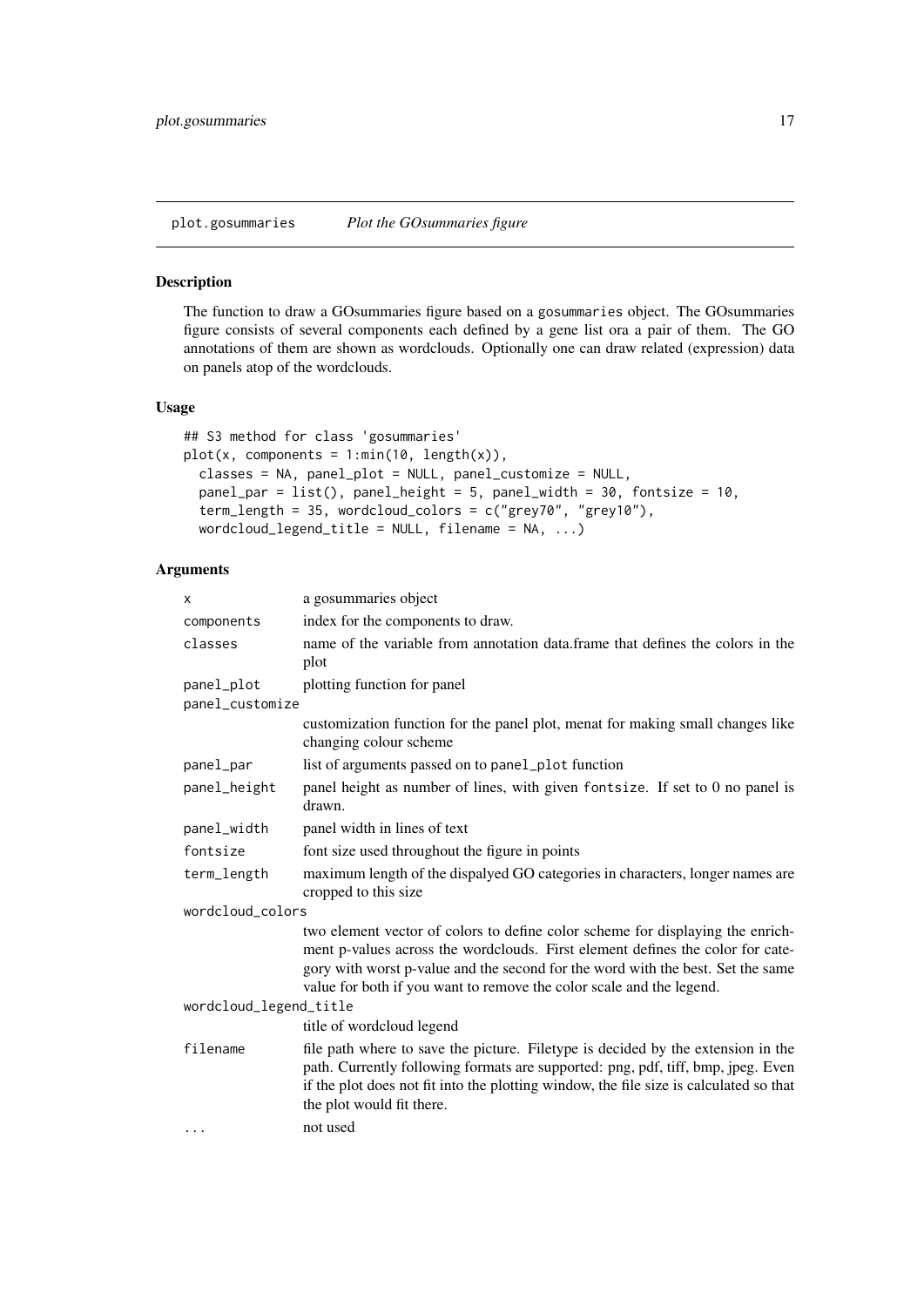#### Details

In most cases the function can decide which type of plot to draw into the panel part. If there is no data explicitly put into the Data slots of the gosummaries object, it just draws a horizontal barplot with the numbers of genes. On visualizing the PCA data it draws histogram of the samples on the principal axes. For clustering and differential expression it draws the boxplot of expression values.

## Value

The [gtable](#page-0-0) object containing the figure

## Author(s)

Raivo Kolde <raivo.kolde@eesti.ee>

#### Examples

```
## Not run:
data(gs_limma)
# Default plot
plot(gs_limma, fontsize = 8)
# Omitting the panel area
plot(gs_limma, panel_height = 0, fontsize = 8)
# Selecting only certain components
plot(gs_limma, components = c(1, 3), fontsize = 8)
# Cutting the longer terms shorter (see right wordcloud on first component)
plot(gs_limma, term_length = 20, fontsize = 8)
# Change wordcloud colors
plot(gs_limma, term_length = 20, wordcloud_colors = c("#C6DBEF", "#08306B"),
     fontsize = 8)
# Adjust panel plot type (see panel_boxplot help for options)
data(gs_kmeans)
plot(gs_kmeans, panel_plot = panel_violin, classes = "Tissue", components =
     1:2, fontsize = 8)
plot(gs_kmeans, panel_plot = panel_violin_box, classes = "Tissue",
     components = 1:2, fontsize = 8)
# Adjust colorscheme for plot (see customize help for more information)
cust = function(p, par)p = p + scale_fill_brewer(par$classes, type = "qual", platete = 2)return(p)
}
plot(gs_kmeans, panel_plot = panel_violin, panel_customize = cust,
     classes = "Tissue", components = 1:2, fontsize = 8)
## End(Not run)
```
<span id="page-17-0"></span>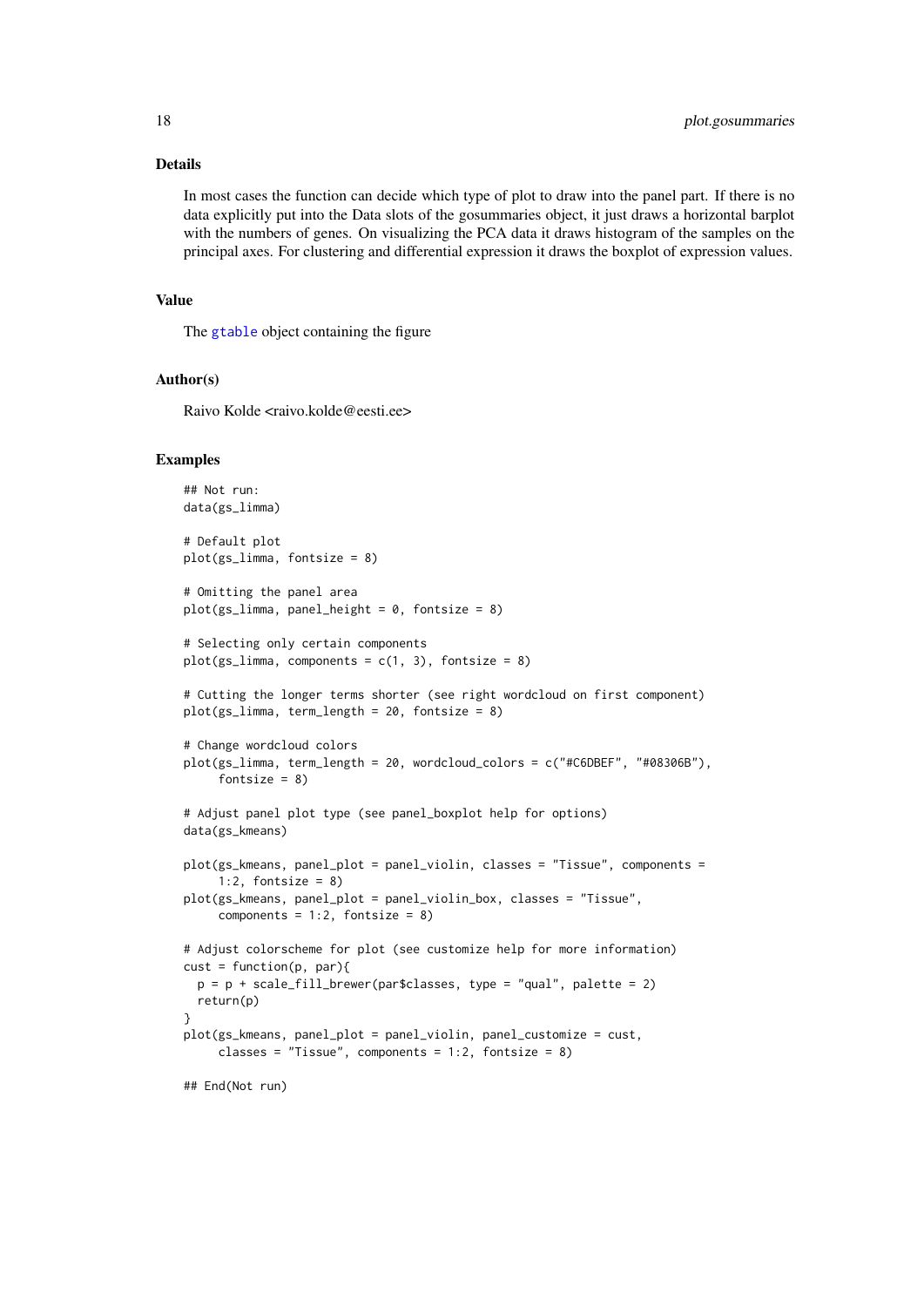<span id="page-18-1"></span><span id="page-18-0"></span>

## Description

General grid based wordcloud drawing function

## Usage

```
plotWordcloud(words, freq, rot.per = 0.3, max_min = c(1, 0.1),
 scale = 0.4, min.freq = 3, max.words = Inf, random.order = FALSE,
 colors = "black", random.colors = FALSE, fontface = 1,algorithm = "circle", tryfit = TRUE, add = FALSE, grob = FALSE,
 dimensions = unit(c(1, 1), 'npc"))
```
## Arguments

| words         | vector of words to draw                                                                                                                                                                                      |
|---------------|--------------------------------------------------------------------------------------------------------------------------------------------------------------------------------------------------------------|
| freq          | frequencies for words, has to be the same length as words vector                                                                                                                                             |
| rot.per       | percentage of vertical words                                                                                                                                                                                 |
| $max\_min$    | relative scales to adjust the size difference between largest and smallest word, by<br>default the largest word is written with 10 times as large font than the smallest                                     |
| scale         | a fraction of the available space on figure that will be covered with the bounding<br>boxes of words                                                                                                         |
| min.freq      | minimal frequency of words to be displayed                                                                                                                                                                   |
| max.words     | maximal number of words to be displayed                                                                                                                                                                      |
| random.order  | plot words in random order. If false, they will be plotted in decreasing frequency                                                                                                                           |
| colors        | vector of colors fro the words. This vector will be extrapolated into as many<br>colors as needed, starting with the first color for lower frequencies and ending<br>with last color for higher frequencies. |
| random.colors | if true, assigns random color for the words.                                                                                                                                                                 |
| fontface      | fontface for the words $(1 - \text{regular}; 2 - \text{Bold}; 3 - \text{italic})$                                                                                                                            |
| algorithm     | algorithm to find positions of words possible values: "circle", "leftside" and<br>"rightside".                                                                                                               |
| tryfit        | if TRUE the algorithm checks if all words fit to the figure, if not it tries gradually<br>smaller values of scale parameter until everything fits                                                            |
| add           | if TRUE adds the picture to existing plot.                                                                                                                                                                   |
| grob          | if TRUE returns the text grob instead of drawing it                                                                                                                                                          |
| dimensions    | a two element vector of units giving the width and height of the word cloud<br>respectively                                                                                                                  |

## Details

Uses the algorithm from wordcloud package to calculate the positions of the words. It then uses grid graphics to plot the words on screen. The shape of the wordcloud depends on the shape of the plotting window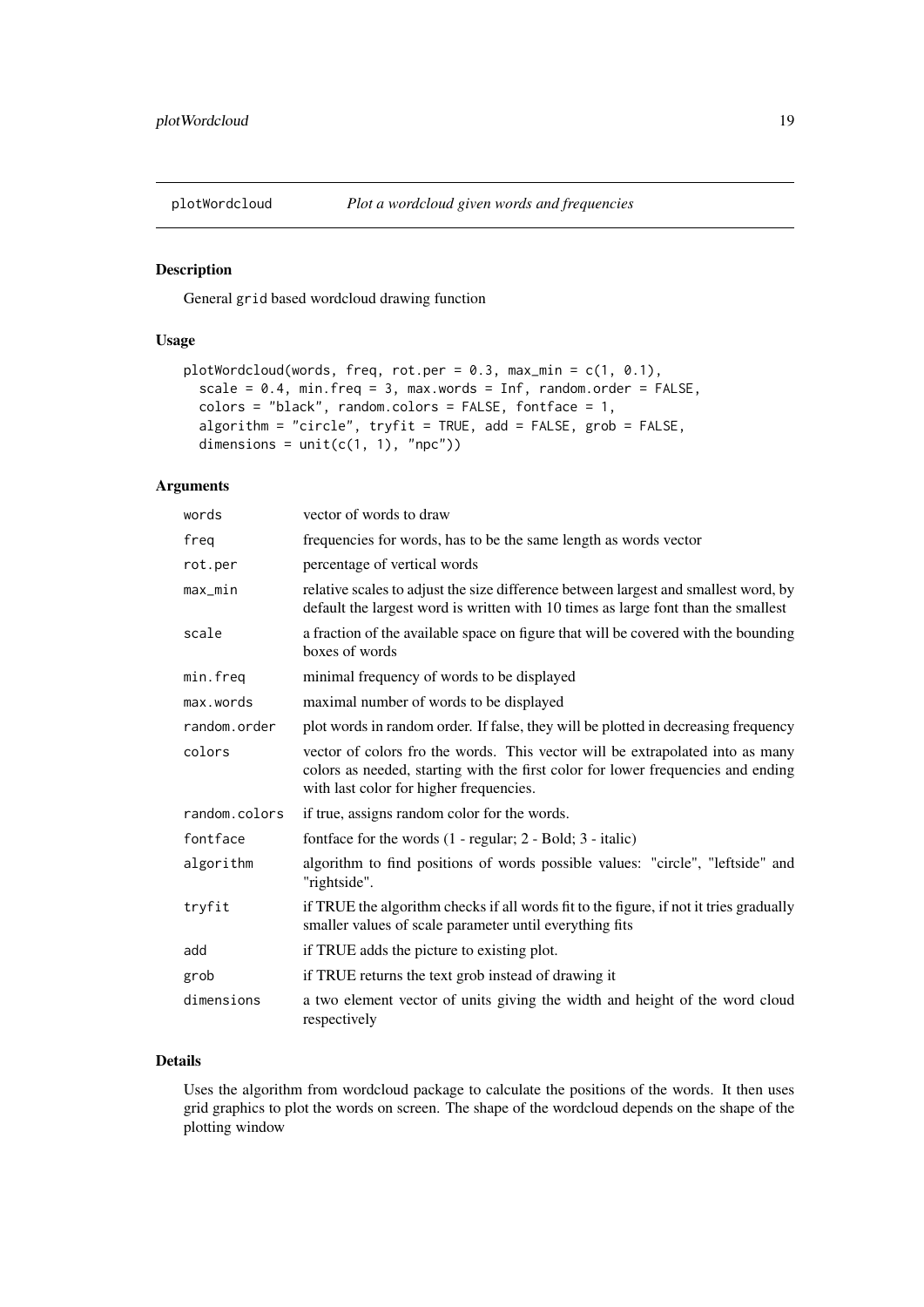#### Author(s)

Raivo Kolde <raivo.kolde@eesti.ee>

#### Examples

plotWordcloud(c("Audi", "Volkswagen", "Opel", "Porsche", "Mercedez", "BMW"), 8:3)

tissue\_example *Example gene expression dataset*

#### Description

tissue\_example is a dataset extracted from Lukk *et al*, it contains a subset of 24 samples from more than 5000 in the original article. The gene expression in all the samples is measured using Affymetrix U133A array. The dataset is a list with 2 slots

- 1. exp expression matrix;
- 2. annot annotation data frame.

## Details

The GOsummaries objects based on this data created in different examples are alaso attached to the package. These can be used to test the package if no internet connection is available. Names of these are gs\_kmeans, gs\_limma, gs\_limma\_exp and gs\_pca

## Author(s)

Raivo Kolde <raivo.kolde@eesti.ee>

#### References

Lukk M, Kapushesky M, Nikkila J, Parkinson H, Goncalves A, Huber W, Ukkonen E, Brazma A. "A global map of human gene expression." Nat Biotechnology. 2010 Apr;28(4):322-4.

<span id="page-19-0"></span>